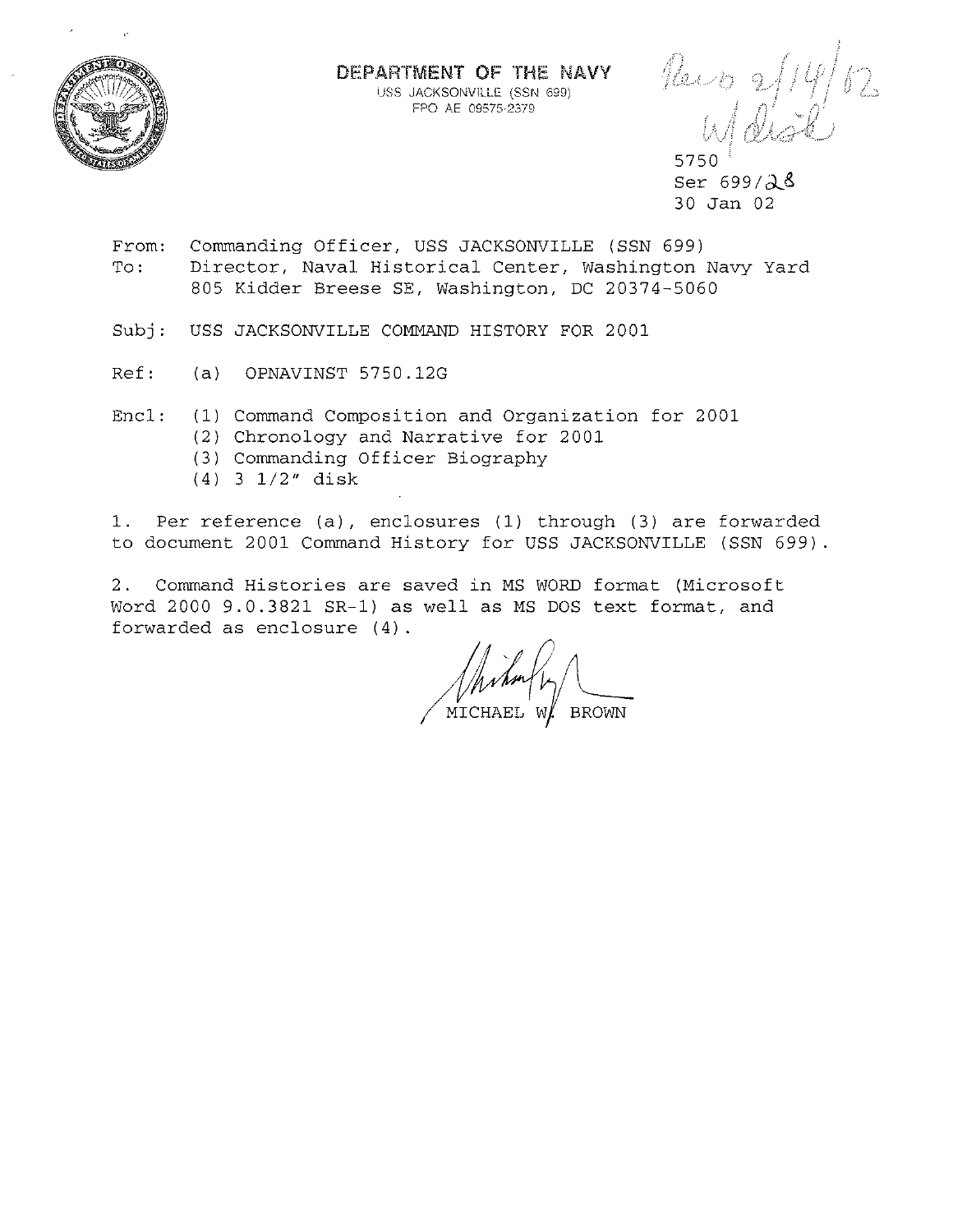## USS JACKSONVILLE COMMAND HISTORY 2001 COMMAND COMPOSITION AND ORGANIZATION

COMMAND: USS JACKSONVILLE (SSN 699)

UIC: 20825

 $\label{eq:2.1} \mathcal{A} = \left\{ \begin{array}{ll} \mathcal{A} & \mathcal{A} \\ \mathcal{A} & \mathcal{A} \end{array} \right.$ 

MISSION: LONG RANGE, SUSTAINED, ANTI-SUBMARINE / ANTI-SURFACE / STRIKE / MINE / SPECIAL WARFARE

IMMEDIATE SENIOR COMMAND: COMMANDER, SUBMARINE SQUADRON EIGHT

SUBORDINATE COMMAND: NONE

COMMANDING OFFICER: CDR MICHAEL W. BROWN, USN 1120/LINEAL NUMBER 009045-75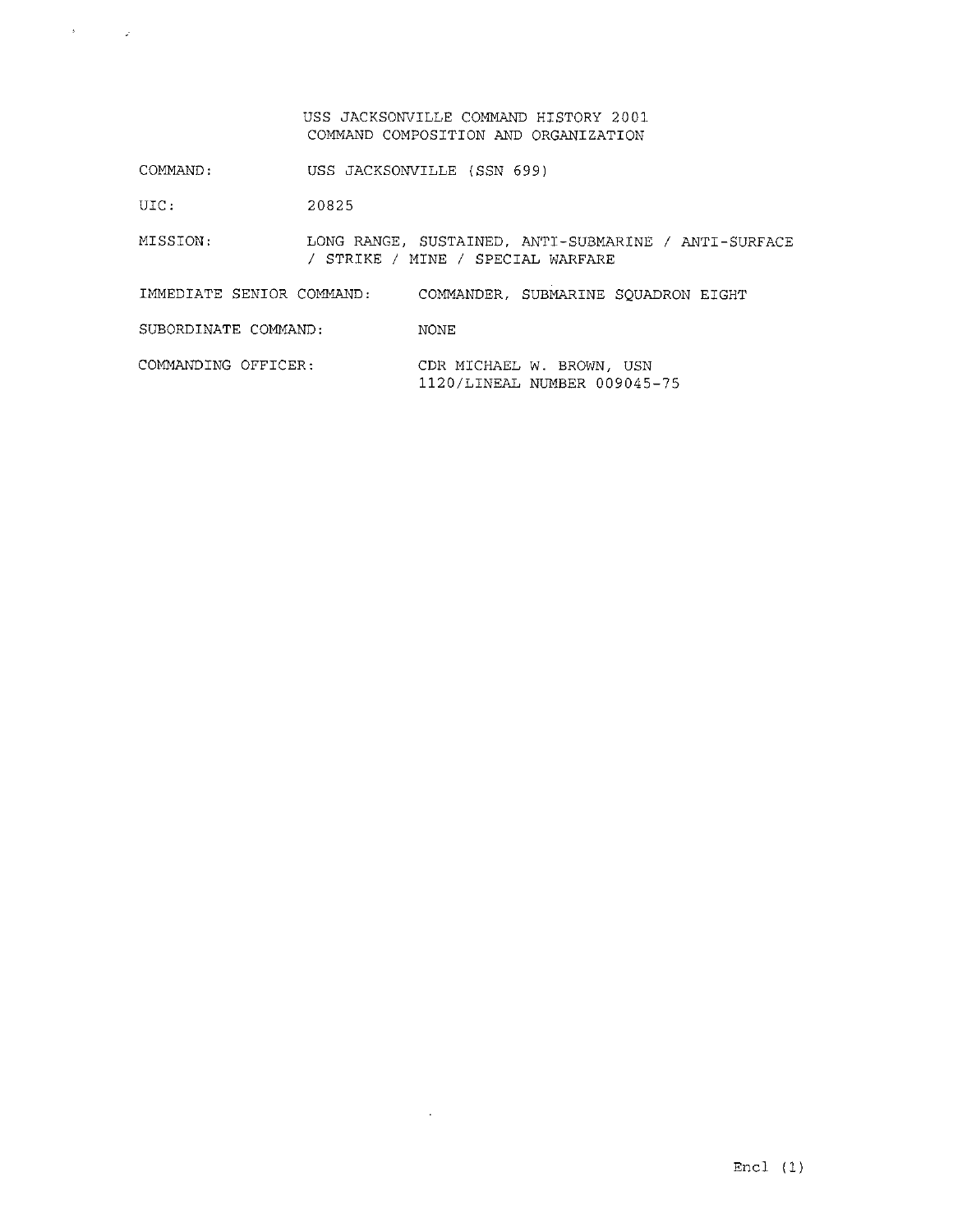## USS JACKSONVILLE COMMAND HISTORY 2001 CHRONOLOGY AND NARRATIVE

- 01 JAN 16 JAN INPORT NOR?OLK, VIRGINIA
- 16 JAN 19 JAN UNDERWAY.

 $~^{\circ}$ .

- 19 JAN 27 FEB INPORT NORFOLK, VIRGINIA.
- 27 FEB 27 MAR UNDERWAY FOR COMPTUEX/JTFEX.
- 08 MAR BSP ROOSEVELT ROADS, PUERTO RICO.
- 12 MAR BSP ROOSEVELT ROADS, PUERTO RICO.
- 27 MAR 25 APR INPORT NORFOLK, VIRGINIA.
- 25 APR UNDERWAY FOR DEPLOYMENT.
- 25 APR 08 MAY UNDERWAY FOR TRANSATLANTIC CROSSING.
- 08 MAY TRANSIT STRAIT OF GIBRALTAR.
- 08 MAY SHIFTED TACTICAL COMMAND FROM CTF 82 (COMSUBLANT) TO CTF 69 (COMSUBGRU EIGHT).
- 08 MAY 14 MAY UNDERWAY FOR TRANSIT.
- 12 MAY ESP LA MADDALENA, ITALY
- 14 MAY 19 MAY INPORT LA MADDALENA, ITALY.
- 19 MAY 02 JUN UNDERWAY FOR TRIDENT D'OR EXERCISE.
- 02 JUN 08 JUN INPORT TOULON, FRANCE.
- 08 JUN 10 JUN UNDERWAY FOR TRANSIT.
- 09 JUN TRANSIT STRAIT OF BONIFACIO.
- 10 JUN 15 JUN INPORT LA MADDALENA, ITALY.
- 15 JUN 20 JUN UNDERWAY FOR TRANSIT.
- 16 JUN TRANSIT STRAIT OF MESSINA
- 20 JUN 27 JUN UNDERWAY FOR IRON HAMMER EXERCISE.
- 27 JUN 01 JUL INPORT DUBROVNIK, CROATIA, MOORED ALONGSIDE USS EMORY S. LAND AT ANCHOR.
- 01 JUL 05 JUL UNDERWAY FOR TRANSIT AND PASSEX WITH ENTBATGRU UNITS.
- 05 JUL 11 JUL INPORT AKSAZ, TURKEY.
- 11 JUL 13 JUL UNDERWAY FOR TRANSIT.